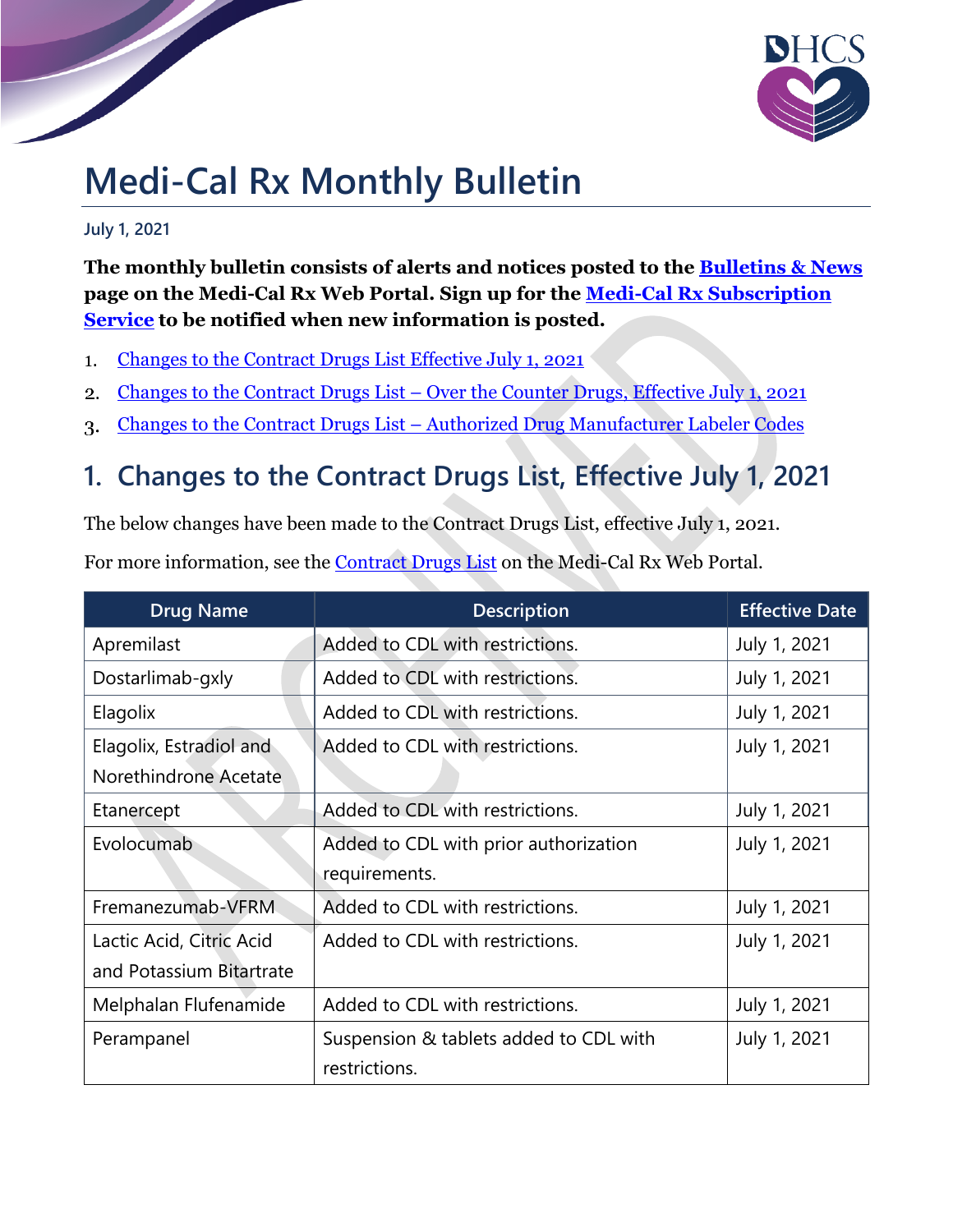| <b>Drug Name</b> | <b>Description</b>                       | <b>Effective Date</b> |
|------------------|------------------------------------------|-----------------------|
| Pralsetinib      | Additional labeler code (50242) added to | July 1, 2021          |
|                  | labeler restriction.                     |                       |
| Semaglutide      | Additional strength (1 mg/3 ml) added to | July 1, 2021          |
|                  | prefilled pens.                          |                       |
| Tepotinib        | Added to CDL with restrictions.          | July 1, 2021          |
| Tivozanib        | Added to CDL with restrictions.          | July 1, 2021          |
| Umbralisib       | Added to CDL with restrictions.          | July 1, 2021          |

# **2. Changes to the Contract Drugs List – Over the Counter Drugs, Effective July 1, 2021**

The below changes have been made to the Contract Drugs List – Over the Counter Drugs, effective July 1, 2021.

For more information, see the Contract Drugs List – [Over the Counter Drugs](https://www.medi-calrx.dhcs.ca.gov/cms/medicalrx/static-assets/documents/provider/forms-and-information/cdl/Medi-Cal_Rx_Contract_Drugs_List_OTC_FINAL.pdf) on the Medi-Cal Rx Web Portal.

| <b>Drug Name</b>   | <b>Description</b>                       | <b>Effective Date</b> |
|--------------------|------------------------------------------|-----------------------|
| Miconazole Nitrate | Updated to cover all dual package sizes. | July 1, 2021          |

## **3. Changes to the Contract Drugs List – Authorized Drug Manufacturer Labeler Codes**

The below changes have been made to the Contract Drugs List – Authorized Drug Manufacturer Labeler Codes, with their respective effective dates.

For more information, see the [Contract Drugs List](https://medi-calrx.dhcs.ca.gov/cms/medicalrx/static-assets/documents/provider/forms-and-information/cdl/Medi-Cal_Rx_CDL_Authorized_Drug_Manufacturer_Labeler_Codes_FINAL.pdf) – Authorized Drug Manufacturer Labeler Codes on the Medi-Cal Rx Web Portal.

Labeler Code Additions:

| NDC Labeler Code | <b>Contracting Company's Name</b> | <b>Effective Date</b> |
|------------------|-----------------------------------|-----------------------|
| 70121            | AMNEAL PHARMACEUTICALS, LLC       | October 1, 2016       |
| 74527            | MACROGENICS, INC.                 | April 1, 2021         |
| 73657            | ONCOPEPTIDES, INC.                | April 5, 2021         |